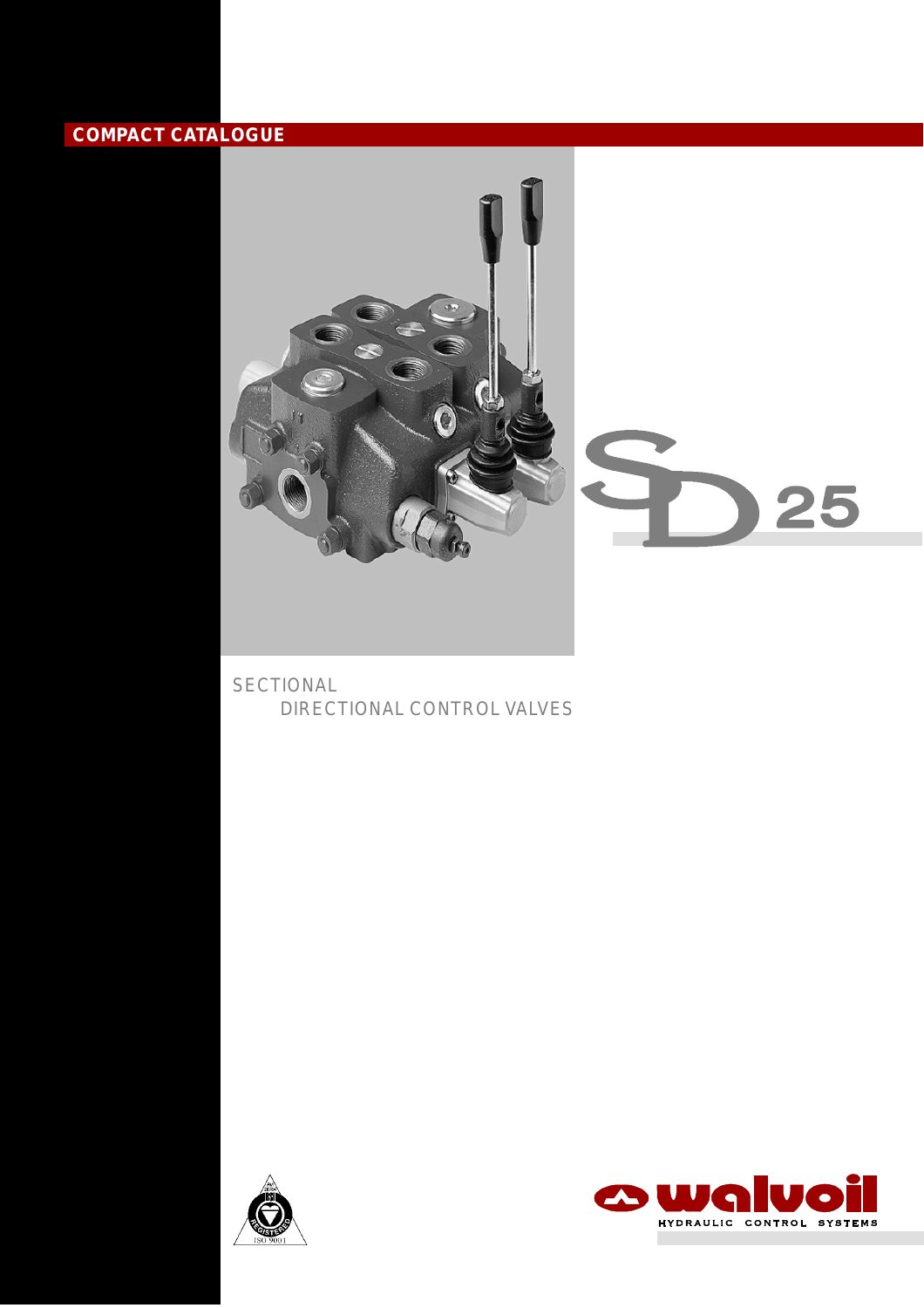#### **Features**

Simple, compact and heavy duty designed sectional valve from 1 to 12 sections for open and closed centre hydraulic systems.

- Fitted with a main pressure relief valve and a load check valve on every working section
- Available with parallel or series circuit.
- Optional carry-over port.
- A wide variety of service ports and circuit valves.
- Nailable manual, pneumatic, hydraulic, electro-hydraulic, and remote with flexible cables spool control kits.
- Diameter 25 mm (0.98 in) interchangeable spools.

#### **Working conditions**

This catalogue shows technical specifications and diagrams measured with mineral oil of 46 mm<sup>2</sup>/s - 46 cSt viscosity at 40°C temperature.

| Nominal flow rating                                                                                           |                         | 240 l/min                              |                         |  |
|---------------------------------------------------------------------------------------------------------------|-------------------------|----------------------------------------|-------------------------|--|
| Operating pressure (maximum)                                                                                  | parallel circuit        | 315 bar                                | 4600 psi                |  |
|                                                                                                               | series circuit          | 210 bar                                | 3050 psi                |  |
| Back pressure (maximum)                                                                                       | on outlet port T        | 25 bar                                 | 360 psi                 |  |
| $\Delta p = 100$ bar - 1450 psi<br>Internal leakage $A(B) \rightarrow T$<br>fluid and valve at $40^{\circ}$ C |                         | 4 $cm3/min$<br>0.24 in $\frac{3}{min}$ |                         |  |
| Fluid                                                                                                         |                         | Mineral base oil                       |                         |  |
| Fluid temperature                                                                                             | with NBR (BUNA-N) seals | from $-20^\circ$ to 80 $^\circ$ C      |                         |  |
|                                                                                                               | with FPM (VITON) seals  | from $-20^\circ$ to $100^\circ$ C      |                         |  |
| Viscosity                                                                                                     | operating range         | from 15 to 75 mm <sup>2</sup> /s       | from $15$ to $75$ $cSt$ |  |
|                                                                                                               | min.                    | 12 mm <sup>2</sup> /s                  | 12 cSt                  |  |
|                                                                                                               | max.                    | 400 mm <sup>2</sup> /s                 | 400 cSt                 |  |
| Max level of contamination                                                                                    |                         | 19/16 - ISO 4406                       |                         |  |
| Ambient temperature                                                                                           |                         | from $-40^\circ$ to 60 $^\circ$ C      |                         |  |

NOTE *-- For different conditions please contact Sales Dept.*

#### **Additional information**

This catalogue shows the product in the most standard configurations. Please contact Sales Dpt*.* for more detailed information or special request.

#### **WARNING!**

All specifications of this catalogue refer to the standard product at this date. Walvoil, oriented to a continuous improvement, reserves the right to discontinue, modify or revise the specifications, without notice.

**WALVOIL IS NOT RESPONSIBLE FOR ANY DAMAGE CAUSED BY AN INCORRECT USE OF THE PRODUCT.**



5th edition September 2003: **This edition supersedes all prior documents**.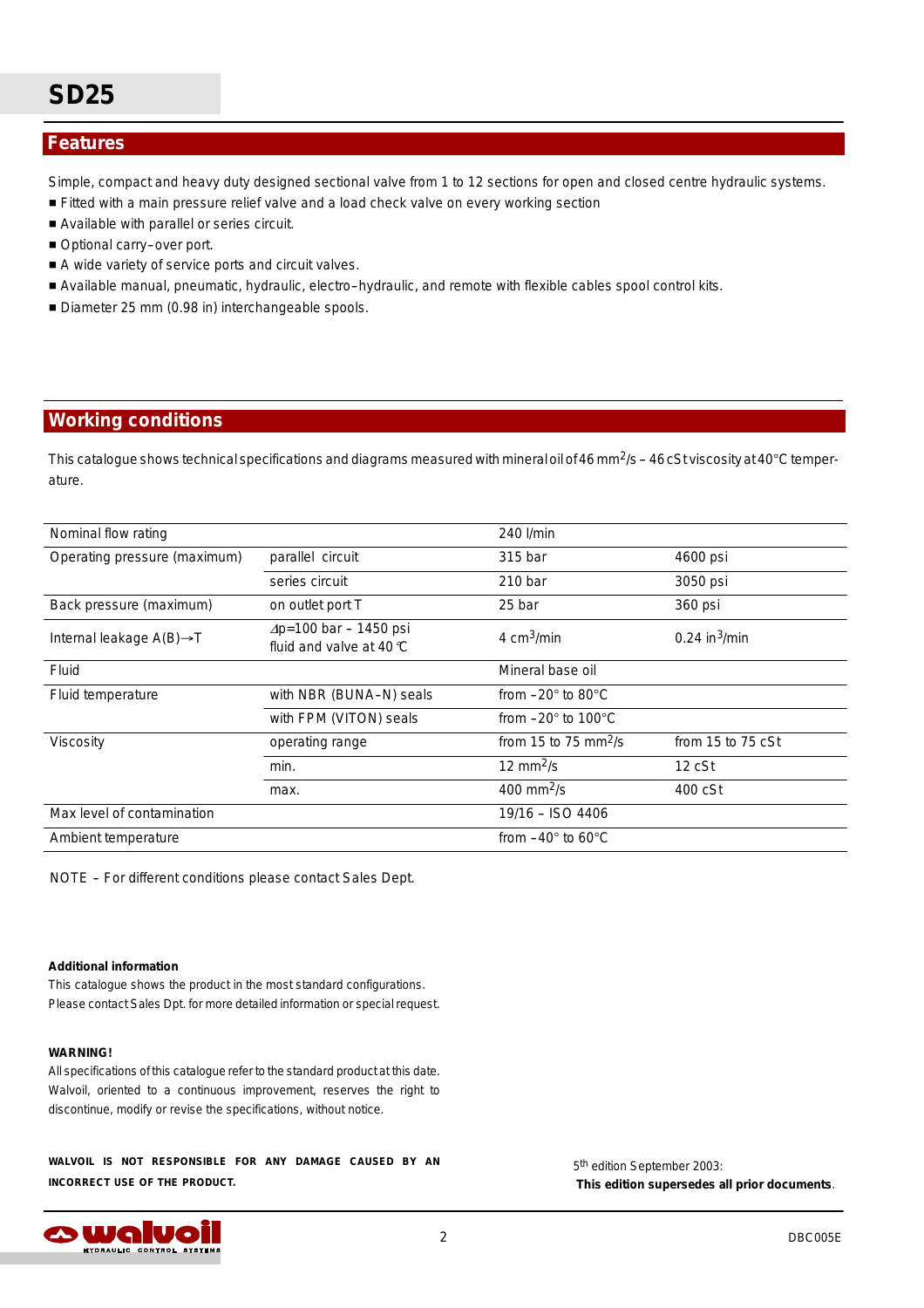#### **Dimensional data (parallel circuit)**



| <b>TYPE</b>         | E   |       |     |           | Weight |                         | <b>TYPE</b>         | E   |       |     |       | Weight |       |
|---------------------|-----|-------|-----|-----------|--------|-------------------------|---------------------|-----|-------|-----|-------|--------|-------|
|                     | mm  | in    | mm  | in        | kg     | $\mathsf{I} \mathsf{b}$ |                     | mm  | in    | mm  | in    | kg     | lb    |
| SD25/1              | 235 | 9.25  | 162 | 6.38      | 37.6   | 83                      | SD <sub>25</sub> /7 | 607 | 23.9  | 534 | 21.02 | 103.6  | 228.2 |
| SD25/2              | 297 | 11.69 | 224 | 8.82      | 48.6   | 107                     | <b>SD25/8</b>       | 669 | 26.34 | 596 | 23.46 | 114.6  | 252.4 |
| SD25/3              | 359 | 14.13 | 286 | .26<br>11 | 59.6   | 131.4                   | SD <sub>25</sub> /9 | 731 | 28.78 | 658 | 25.9  | 125.6  | 276.6 |
| SD25/4              | 421 | 16.57 | 348 | 13.7      | 70.6   | 155.6                   | SD25/10             | 793 | 31.22 | 720 | 28.34 | 136.6  | 300.8 |
| SD25/5              | 483 | 19.02 | 410 | 16.14     | 81.6   | 180                     | SD25/11             | 855 | 33.66 | 782 | 30.78 | 147.6  | 325   |
| SD <sub>25</sub> /6 | 545 | 21.46 | 472 | 18.58     | 92.6   | 204                     | SD25/12             | 917 | 36.1  | 844 | 33.22 | 158.6  | 349.2 |

#### **Standard threads**

| <b>PORTS</b>                | <b>BSP</b><br>(ISO 228/1) | UN-UNF<br>$(ISO 11926-1)$ |
|-----------------------------|---------------------------|---------------------------|
| Inlet P                     | G 1                       | 1 5/8-12 UN-2B (SAE 20)   |
| <b>A</b> and <b>B</b> ports | G 1                       | 1 5/16-12 UN-2B (SAE 16)  |
| Outlet T and carry-over C   | G 1 1/4                   | 1 5/8-12 UN-2B (SAE 20)   |
| PILOT PORTS                 |                           |                           |
| Hydraulic                   | G <sub>1/4</sub>          | 9/16-18 UNF-2B (SAE 6)    |
| <b>Pneumatic</b>            | <b>NPTF 1/8-27</b>        | <b>NPTF 1/8-27</b>        |

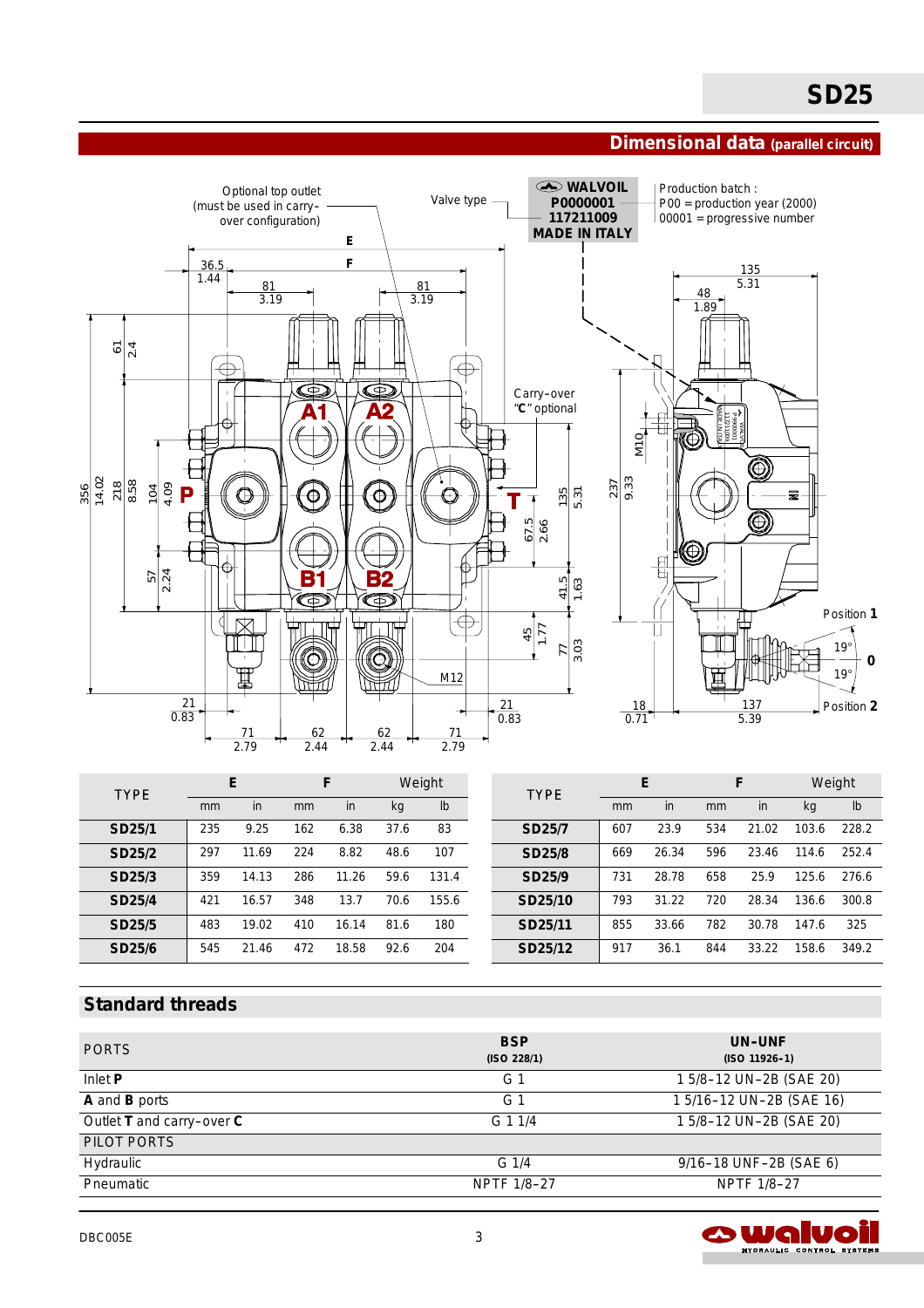#### **Performance data (pressure drop vs. flow)**

#### **Open centre**

From side inlet to side outlet.



#### **Inlet to work port**

From side inlet to **A** port (spool in position **1**) or **B** port (spool in position **2**).



#### **Work port to outlet**

From **A** port (spool in position **2**) or **B** port (spool in position **1**) to side outlet.







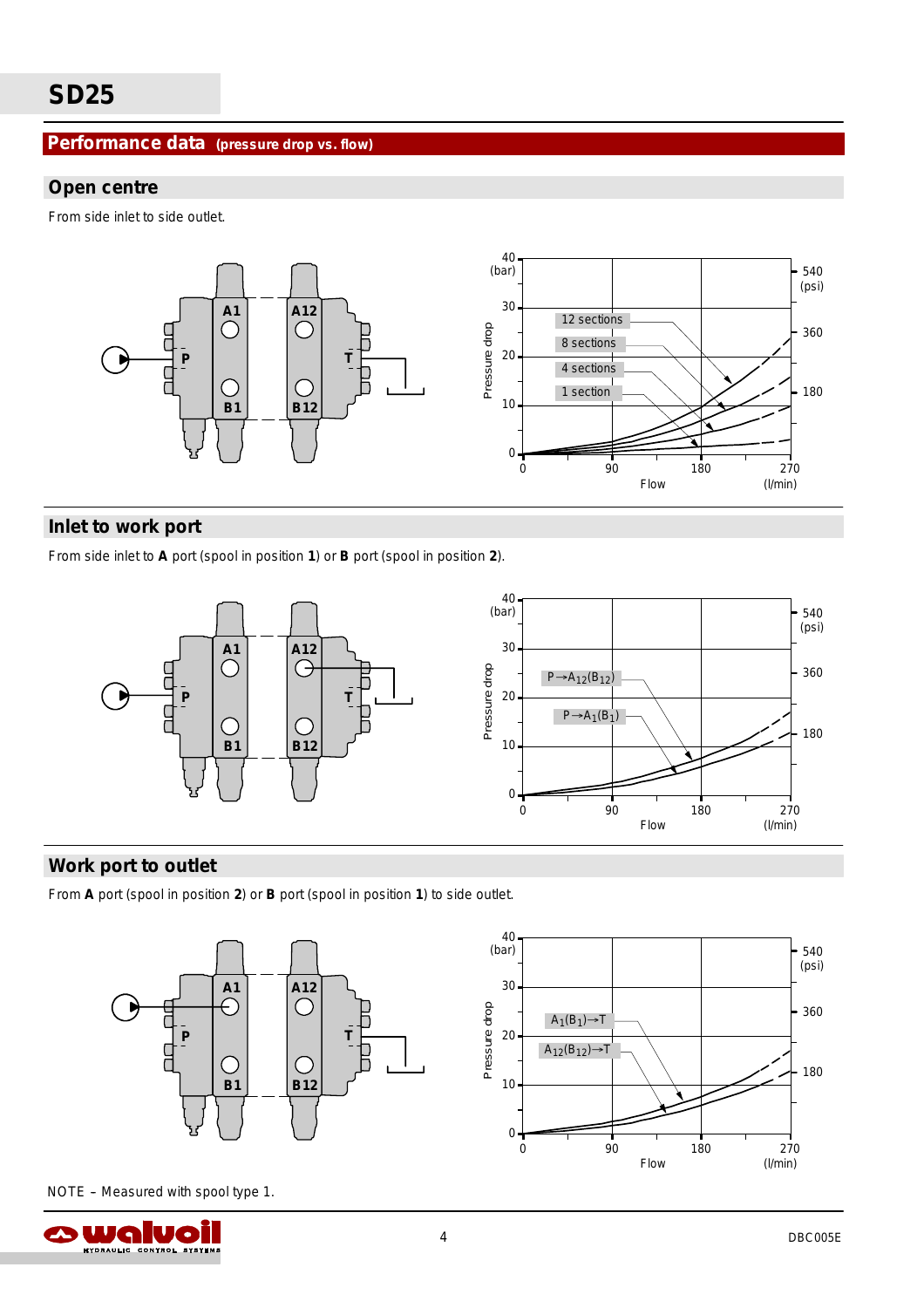**Hydraulic circuit**

# **2 parallel working sections**



Ex.: SD25/2/AC(XG--125)/18L/18L/RC

**Intermediate pressure compensated flow divider section**





Ex.: SD25/2/AC(XG-125)/18L/DFG/18L/RC

# **2 inlet cover and mid return manifold section**



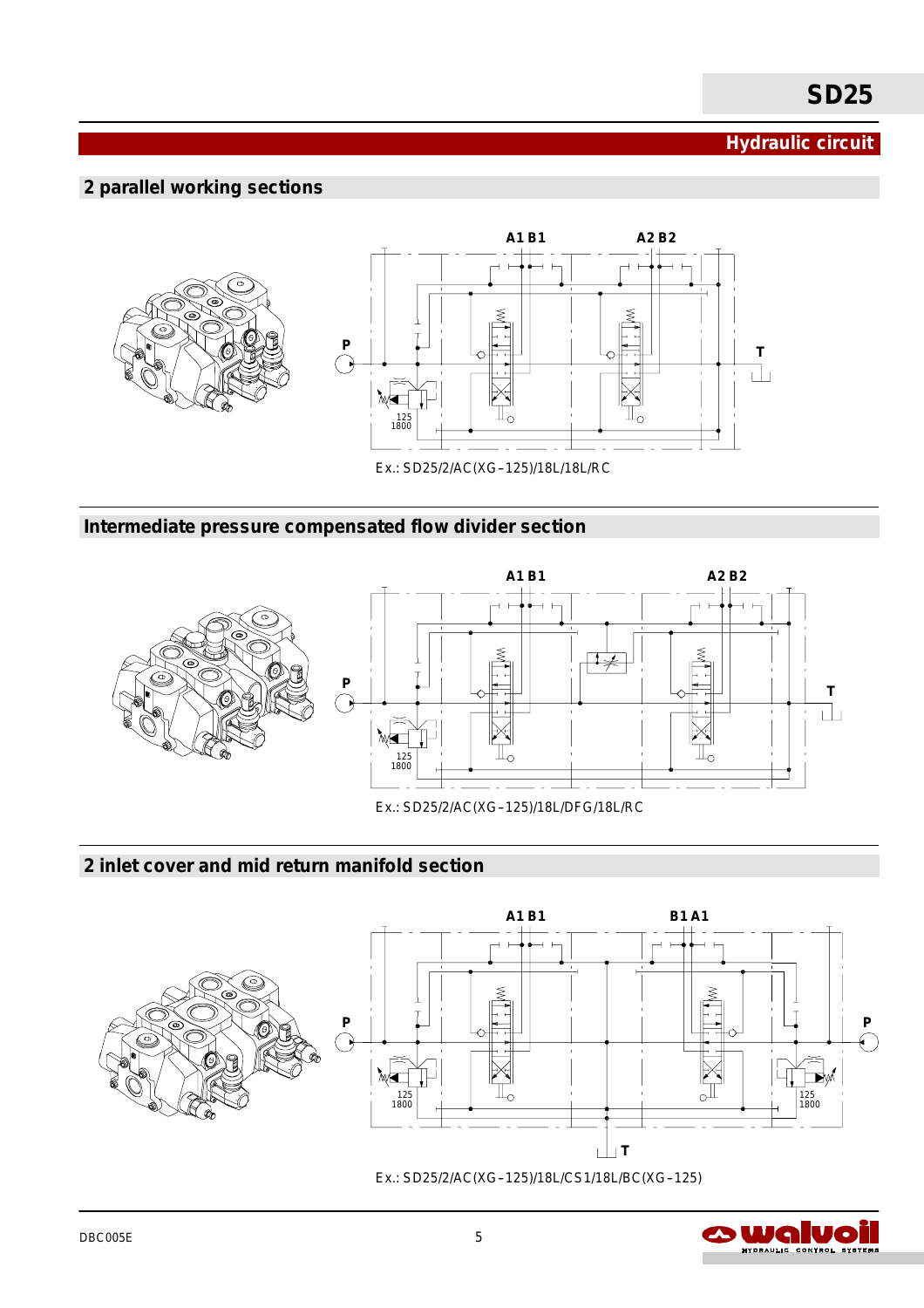# **Hydraulic circuit**

# **Inlet cover**



| <b>TYPF</b> | CODE.     | <b>DESCRIPTION</b>                                      |
|-------------|-----------|---------------------------------------------------------|
| AC(YG3)     | 617201101 | Side inlet with direct pressure relief valve            |
| AD(YG3)     | 617201102 | Top inlet with direct pressure relief valve             |
| AC(XG)      | 617201112 | Side inlet with pilot operated pressure relief<br>valve |
| AC(SV)      | 617201109 | Side inlet with relief valve blanking plug              |
|             |           |                                                         |









# **Working sections**



| TYPF  | CODE      | <b>DESCRIPTION</b> |
|-------|-----------|--------------------|
| P-18L | 617101001 | Parallel           |
| S-18L | 617111001 | <b>Series</b>      |





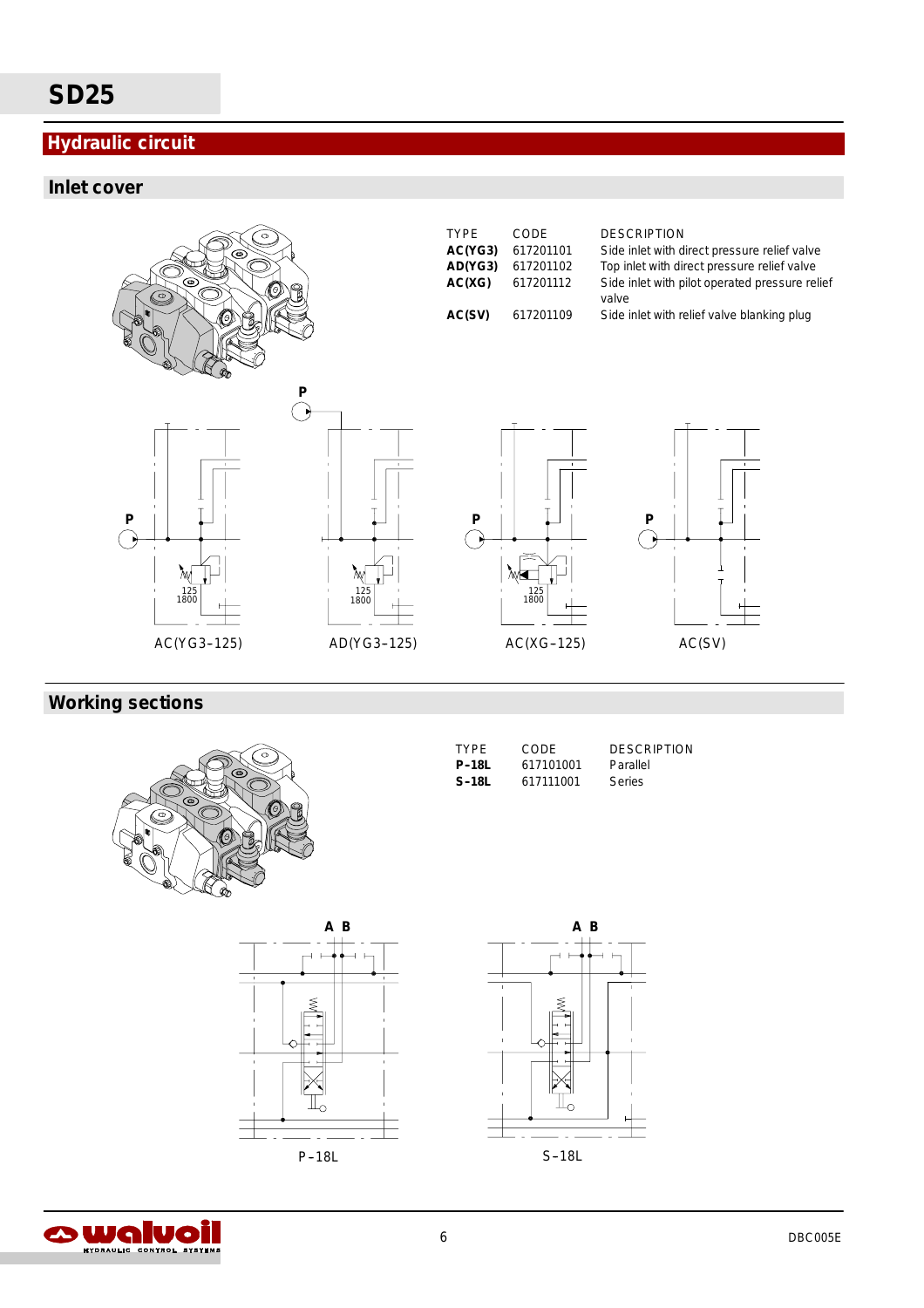# **Hydraulic circuit**

### **Intermediate sections**



| <b>TYPE</b>     | CODE.     | <b>DESCRIPTION</b>                                               |
|-----------------|-----------|------------------------------------------------------------------|
| CS <sub>1</sub> | 617401010 | Mid return manifold section                                      |
| <b>DFG</b>      | 617411020 | Pressure compensated flow divider section                        |
| E11(XG)         | 617421010 | Secondary pilot operated pressure relief<br>valve                |
| E12(XG)         | 617421015 | Mid inlet with secondary pilot operated<br>pressure relief valve |







TYPE CODE DESCRIPTION<br>RC 617300110 Side outlet **RC** 617300110 Side outlet<br>**RD** 617300120 Top outlet 617300120

**C**

**RE** 617300111 Top outlet with carry-over **RK** 617300112 Top outlet with closed centre



#### **Outlet cover**









NOTE -- *Codes are referred to BSP thread.*

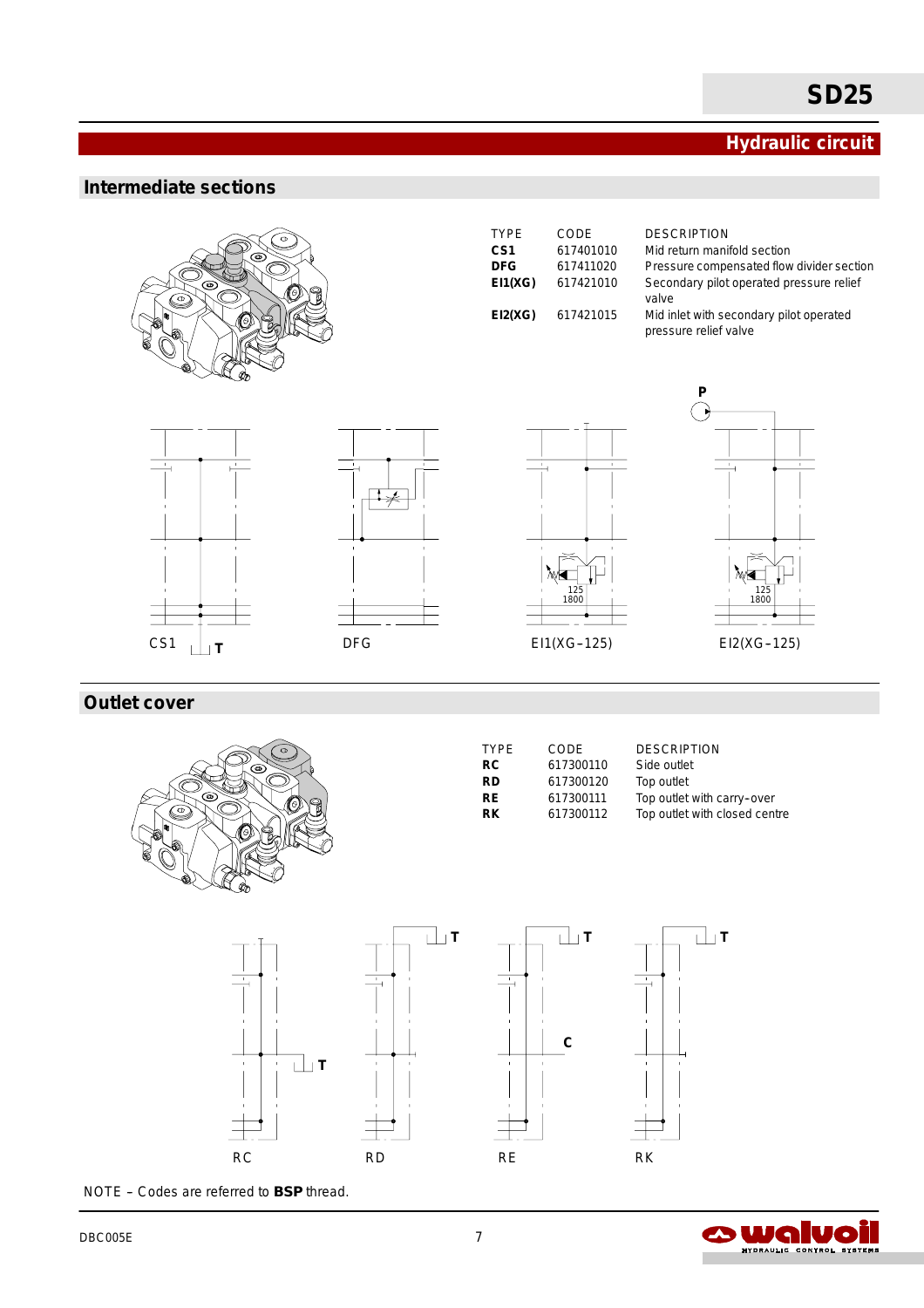# **Assembling parts**



| PART | CODE       | <b>DESCRIPTION</b>                |
|------|------------|-----------------------------------|
|      | 5TIR112234 | Tie rod kit for 1 section valve   |
|      | 5TIR112296 | Tie rod kit for 2 sections valve  |
|      | 5TIR112358 | Tie rod kit for 3 sections valve  |
|      | 5TIR112420 | Tie rod kit for 4 sections valve  |
|      | 5TIR112482 | Tie rod kit for 5 sections valve  |
|      | 5TIR112544 | Tie rod kit for 6 sections valve  |
|      | 5TIR112606 | Tie rod kit for 7 sections valve  |
|      | 5TIR112668 | Tie rod kit for 8 sections valve  |
|      | 5TIR112730 | Tie rod kit for 9 sections valve  |
|      | 5TIR112792 | Tie rod kit for 10 sections valve |
|      | 5TIR112854 | Tie rod kit for 11 sections valve |
|      | 5TIR112916 | Tie rod kit for 12 sections valve |
|      |            |                                   |

Tie rod tightening torque 50 Nm *(36.88 lbft)*

**2. 2.** 5STA130270 Brakets kit

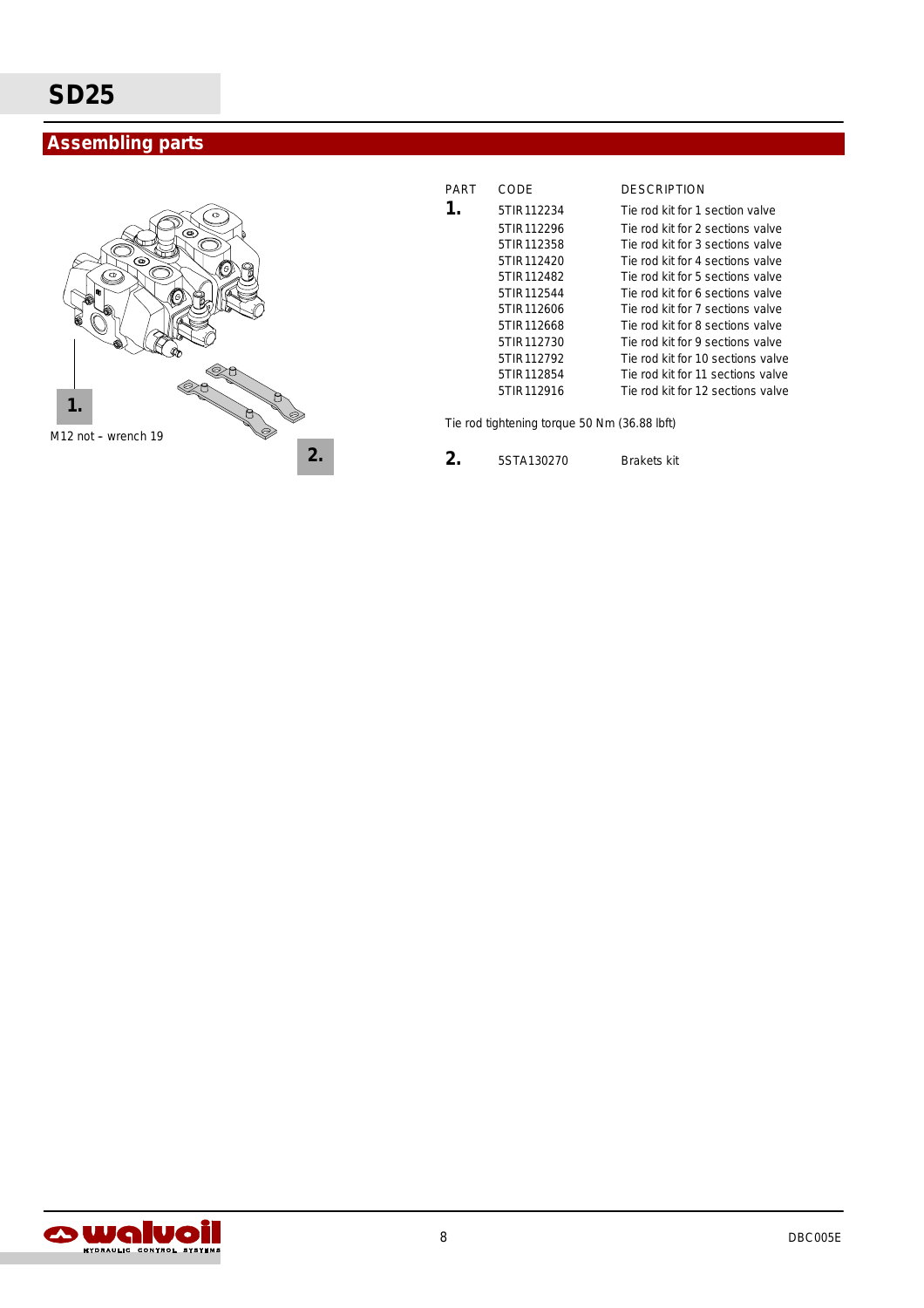#### **Inlet cover options**

### **Description example:**



Pressure relief valve setting in bar



#### **1. Inlet cover body \***

CODE DESCRIPTION<br>5FIA125300 AC-AD type bo

# AC-AD type body

#### **2. Inlet port selection \***

CODE DESCRIPTION<br>3XTAP740210 G 1 plug (n.1 plu G 1 plug (n.1 plug required)

#### **3. Inlet relief options**

| <b>TYPE</b>                                    | CODE. | <b>DESCRIPTION</b>                                             |  |  |
|------------------------------------------------|-------|----------------------------------------------------------------|--|--|
|                                                |       | VMP25/1 pilot operated pressure relief valve type X (standard) |  |  |
| $(XG-125)$                                     |       | X008211120 Range 25 to 315 bar / 360 to 4600 psi               |  |  |
|                                                |       | standard setting 125 bar / 1800 psi                            |  |  |
|                                                |       | VMD25/1 direct pressure relief valve type Y                    |  |  |
|                                                |       | (YG3-125) XCAR125213 Range 125 to 220 bar / 1800 to 2900 psi   |  |  |
|                                                |       | standard setting 125 bar / 1800 psi                            |  |  |
| Standard setting is referred to 10 I/min flow. |       |                                                                |  |  |

**SV** 3XTAP536540 Relief valve blanking plug

| 4.                 | Inlet valves options             |                                                                                                                     |
|--------------------|----------------------------------|---------------------------------------------------------------------------------------------------------------------|
| <b>TYPE</b><br>FL. | CODE<br>5CAR425300<br>YCAR425305 | <b>DESCRIPTION</b><br>Hydraulic pilot unloader valve (FC1.5)<br>12 VDC electromagnetic controlled<br>unloader valve |
|                    | <b>YCAR425310</b>                | 24 VDC electromagnetic controlled<br>unloader valve                                                                 |
| ςv                 |                                  | 3XTAP536540 Relief valve blanking plug                                                                              |

NOTE (**\***) -- *Items are referred to BSP thread.*

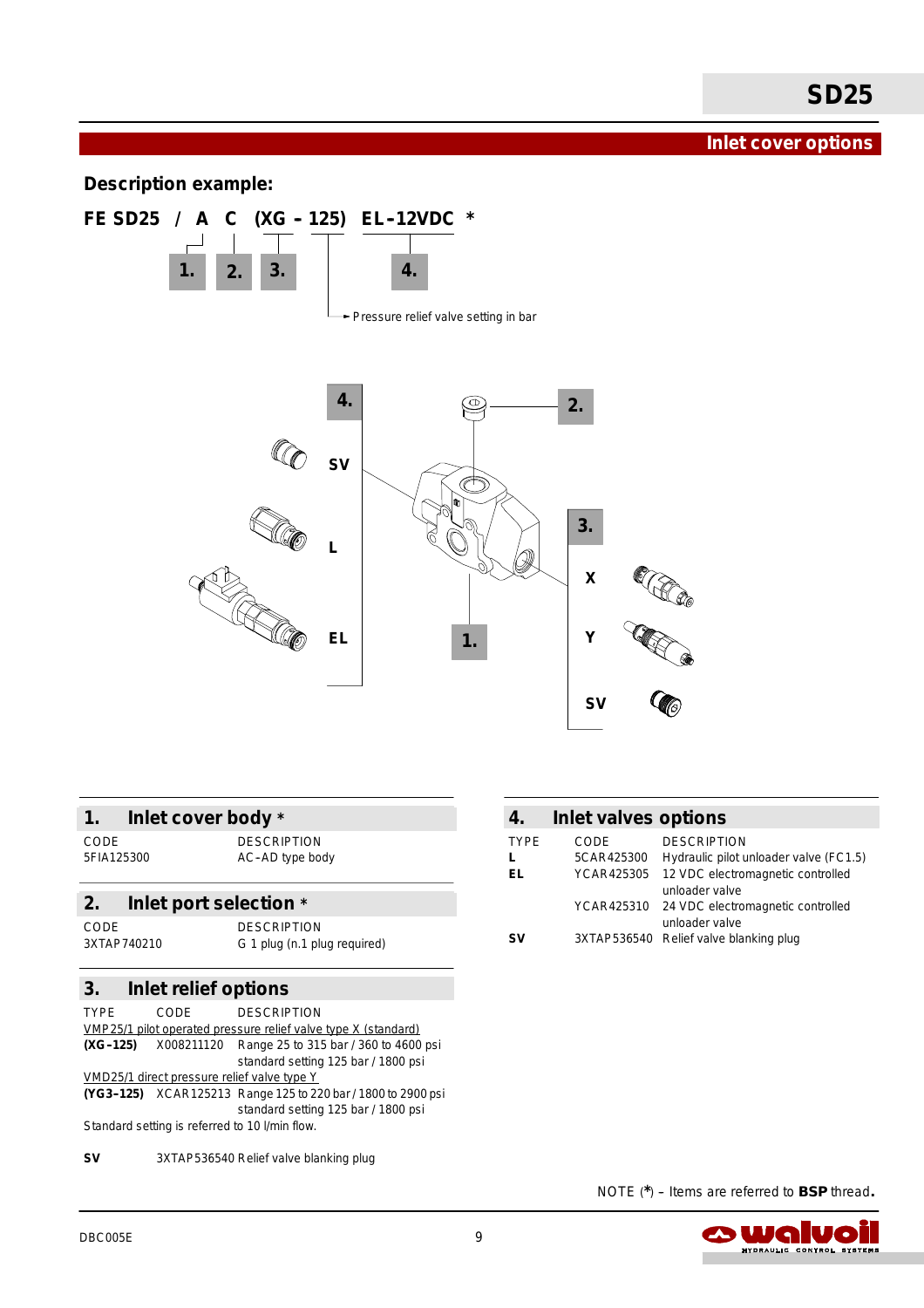### **Working section options**



| 1. |            | Working section kits * |  |
|----|------------|------------------------|--|
|    | TYPE CODE  | <b>DESCRIPTION</b>     |  |
| P  | 5FL1253000 | Parallel               |  |
| -S | 5EL2253000 | <b>Series</b>          |  |

*Include boby, seals, rings and load check valve.*

### **2. Spool options**

| <b>TYPE</b> | CODE       | <b>CIRCUIT DESCRIPTION</b>                                                      |
|-------------|------------|---------------------------------------------------------------------------------|
|             | 3CU2710100 | Double acting, 3 positions, with A and B<br>closed in neutral position          |
| 1Α          | 3CU2721100 | Double acting, 3 positions, with A open to tank<br>in neutral position          |
| 2           | 3CU2725100 | Double acting, 3 positions, with A and B open<br>to tank in neutral position    |
|             | 3CU2731100 | Single acting on A, 3 positions, B plugged;<br>requires G1 plug (see part $I$ ) |
|             | 3CU2735100 | Single acting on B, 3 positions, A plugged;<br>requires G1 plug (see part I)    |

# **3. "A" side spool positioners**

| <b>TYPE</b><br>8<br>9Β | CODE<br>5V08120000<br>5V09120000 | <b>DESCRIPTION</b><br>With spring return in neutral position<br>With detent in position 1 and spring return in |
|------------------------|----------------------------------|----------------------------------------------------------------------------------------------------------------|
| 10B                    | 5V09120000                       | neutral position<br>With detent in position 2 and spring return in<br>neutral position                         |
| 11                     | 5V11120000                       | With detent in position 1, neutral and 2                                                                       |
| 11 <sub>B</sub>        | 5V11220000                       | With detent in position 1 and 2, spring return<br>in neutral position                                          |
| 8Ρ                     | 5V08120701                       | Pneumatic kit                                                                                                  |
| <b>8E13</b>            | 5V08120350                       | 12 VDC ON/OFF electro-hydraulic kit                                                                            |
|                        | 5V08120351                       | 24 VDC ON/OFF electro-hydraulic kit                                                                            |

NOTE (**\***) -- *Items are referred to BSP thread.*





**11**

**8P**

**3.**



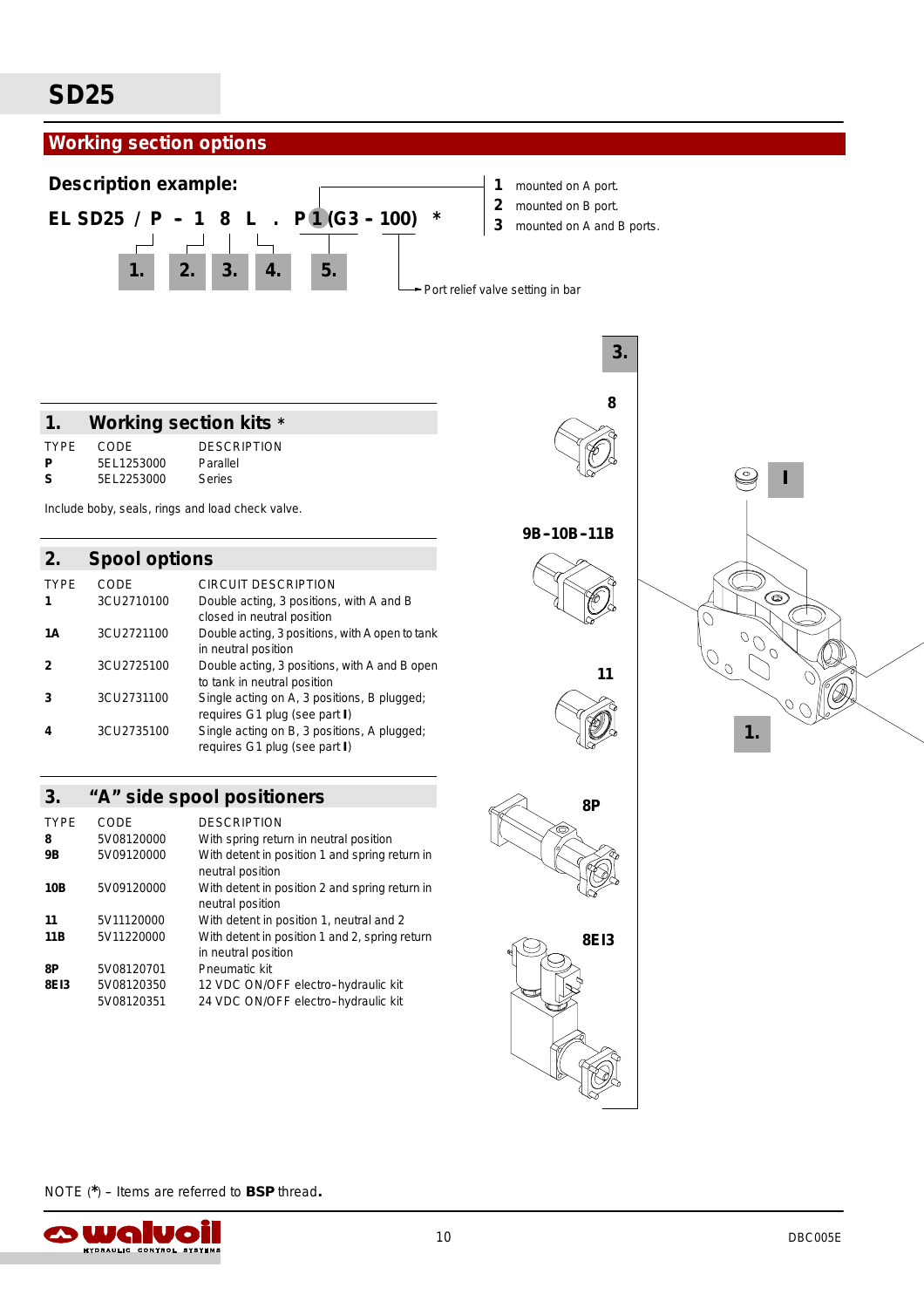### **Working section options**



| 4.                                             |            | "B" side options                     |                                                                                            |  |
|------------------------------------------------|------------|--------------------------------------|--------------------------------------------------------------------------------------------|--|
| <b>TYPE</b>                                    | CODE       |                                      | <b>DESCRIPTION</b>                                                                         |  |
| L                                              | 5LEV120000 |                                      | Standard lever                                                                             |  |
| <b>SLP</b><br>5COP120000                       |            |                                      | Without lever, with dust proof plate                                                       |  |
| TQ<br>5TEL120100                               |            |                                      | CD cable connection                                                                        |  |
| <b>TP</b><br>5TEL120005                        |            |                                      | CG cable connection                                                                        |  |
| 5CLO225000<br><b>LCB</b>                       |            |                                      | Mechanical joystick                                                                        |  |
| 5.                                             |            | Port relief options                  |                                                                                            |  |
| <b>TYPE</b><br>Anti-shock valve                |            | CODE                                 | <b>DESCRIPTION</b>                                                                         |  |
| P(G2-63)                                       |            | XCAR216115                           | Range 63 to 125 bar / from 900 to 1800 psi<br>standard setting 63 bar / 900 psi            |  |
| $P(G3 - 100)$                                  |            | XCAR216116                           | Range 100 to 250 bar / from 1450 to 3600 psi<br>standard setting 100 bar / 1450 psi        |  |
| P(G4-200)                                      |            | XCAR216117                           | Range 200 to 315 bar / from 2900 to 4600 psi<br>standard setting 200 bar / 290 psi         |  |
|                                                |            | Anti-shock and anti-cavitation valve |                                                                                            |  |
| $U(G2-63)$                                     |            |                                      | XCAR316112 Range 63 to 125 bar / from 900 to 1800 psi<br>standard setting 63 bar / 900 psi |  |
| $U(G3 - 100)$                                  |            | XCAR316113                           | Range 100 to 250 bar / from 1450 to 3600 psi<br>standard setting 100 bar / 1450 psi        |  |
| $U(G4 - 200)$                                  |            | XCAR316114                           | Range 200 to 315 bar / from 2900 to 4600 psi<br>standard setting 200 bar / 290 psi         |  |
| Standard setting is referred to 10 I/min flow. |            |                                      |                                                                                            |  |
| C                                              |            |                                      | 3XCAR416100 Anti-cavitation                                                                |  |
| P <sub>3</sub> T                               |            |                                      | 3XTAP528360 A and B ports valve blanking plugs                                             |  |
| I                                              |            | Port plug                            |                                                                                            |  |

#### **I Port plug \***

TYPE CODE DESCRIPTION **G 1** 3XTAP740210 Plug for single acting spool

#### **II Optional handlevers**

TYPE CODE DESCRIPTION

**AL01/M12x200** 170013020 For L lever box L= 200mm/*7.87in* **AL08/M12x250** 170013125 For LCB joystick L= 250mm/*9.84in*

For special configurations see pages 13 and 14

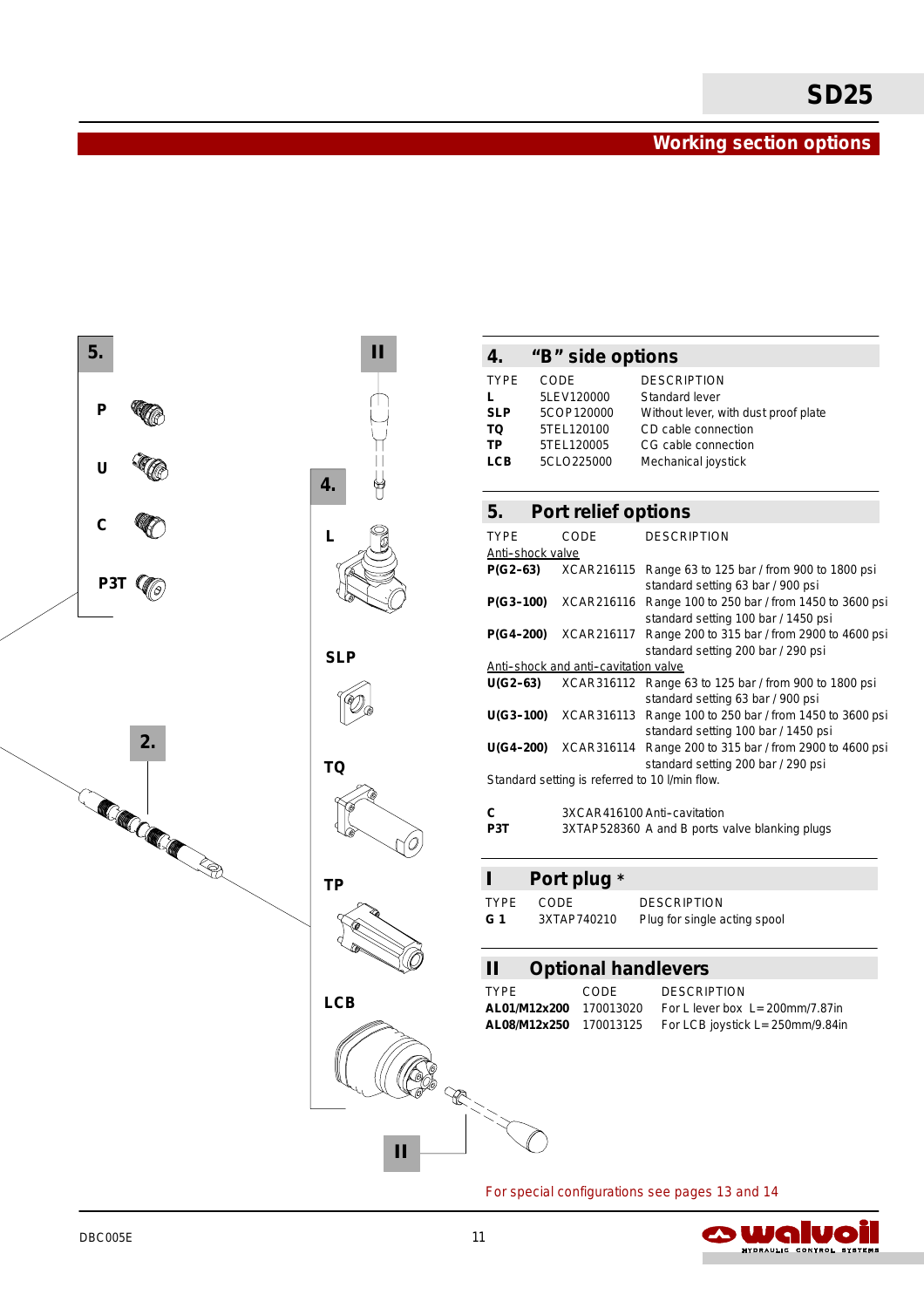# **Spools options**







### **"A" side spool positioners**



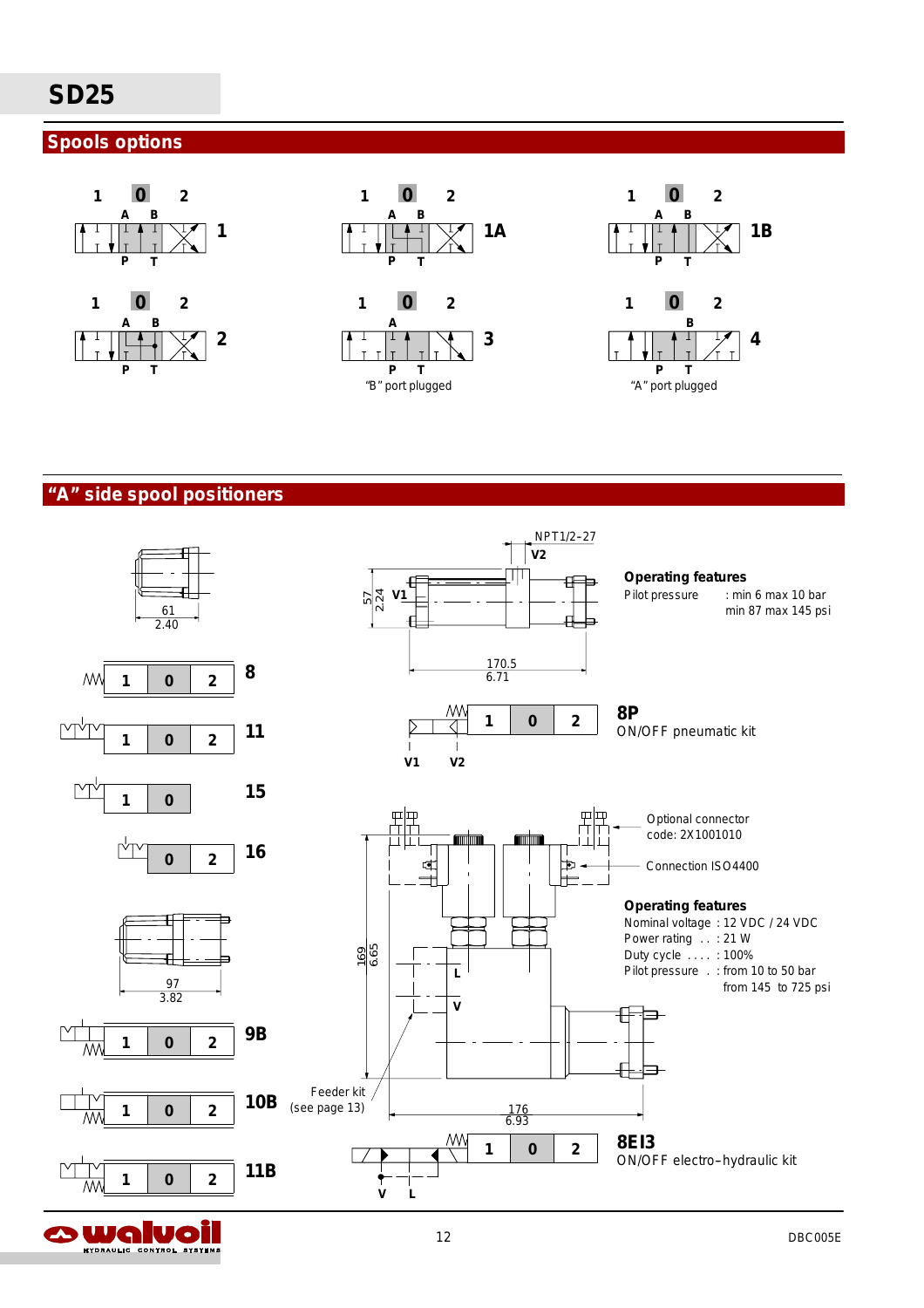### **Electro--hydraulic feeder kit**



| PART | <b>TYPE</b>                    | CODE        | <b>DESCRIPTION</b>          |
|------|--------------------------------|-------------|-----------------------------|
|      | KE <sub>1</sub> R <sub>3</sub> | 5KE1R31730  | kit for 1 section           |
|      | KE2R3                          | 5KE2R31730  | kit for 2 sections          |
|      | KE3R3                          | 5KE3R31730  | kit for 3 sections          |
|      | KE4R3                          | 5KE4R31730  | kit for 4 sections          |
|      | KE5R3                          | 5KE5R31730  | kit for 5 sections          |
|      | KE6R3                          | 5KE6R31730  | kit for 6 sections          |
| 2.   | VRF                            | 3XGIU650740 | G 1-1/4 back-pressure valve |
|      |                                |             | (carry-over configuration)  |
| 3.   |                                | 4RON442934  | G 1-1/4 washer              |
| 4    | RE                             | 4TAP426612  | $G$ 3/4 plug                |
|      |                                |             |                             |

NOTE -- *Codes are referred to BSP thread.*

# **Special configurations**

# **Hydraulic spool control**

#### **Operating features**

Adjustment range : from 5.8 to 19 bar / 84 to 276 psi - diagram 024 Max.pilot pressure : 100 bar / *1450 psi*





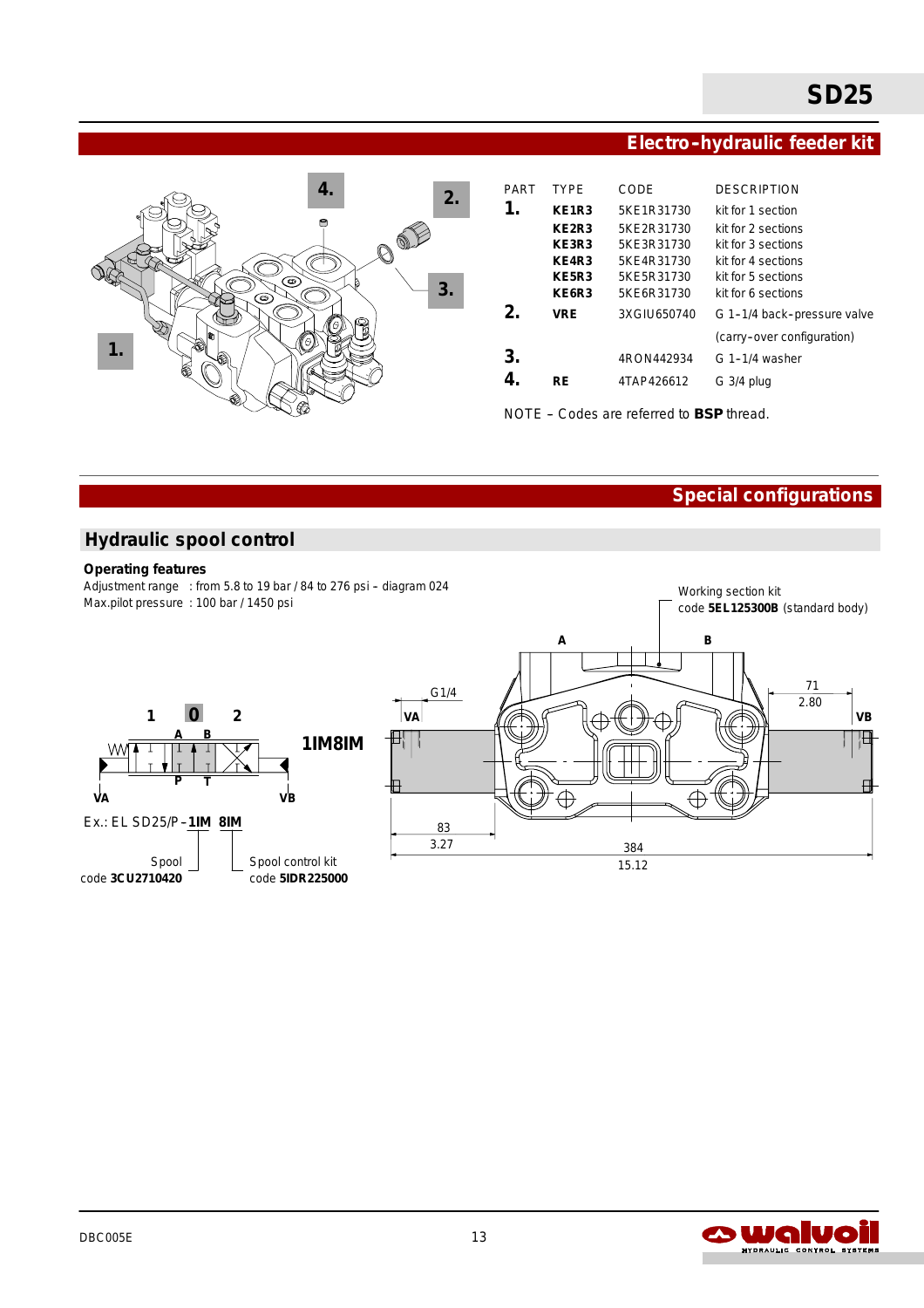# **Special configuration**

# **4th position floating circuit**



### **Regenerative circuit**



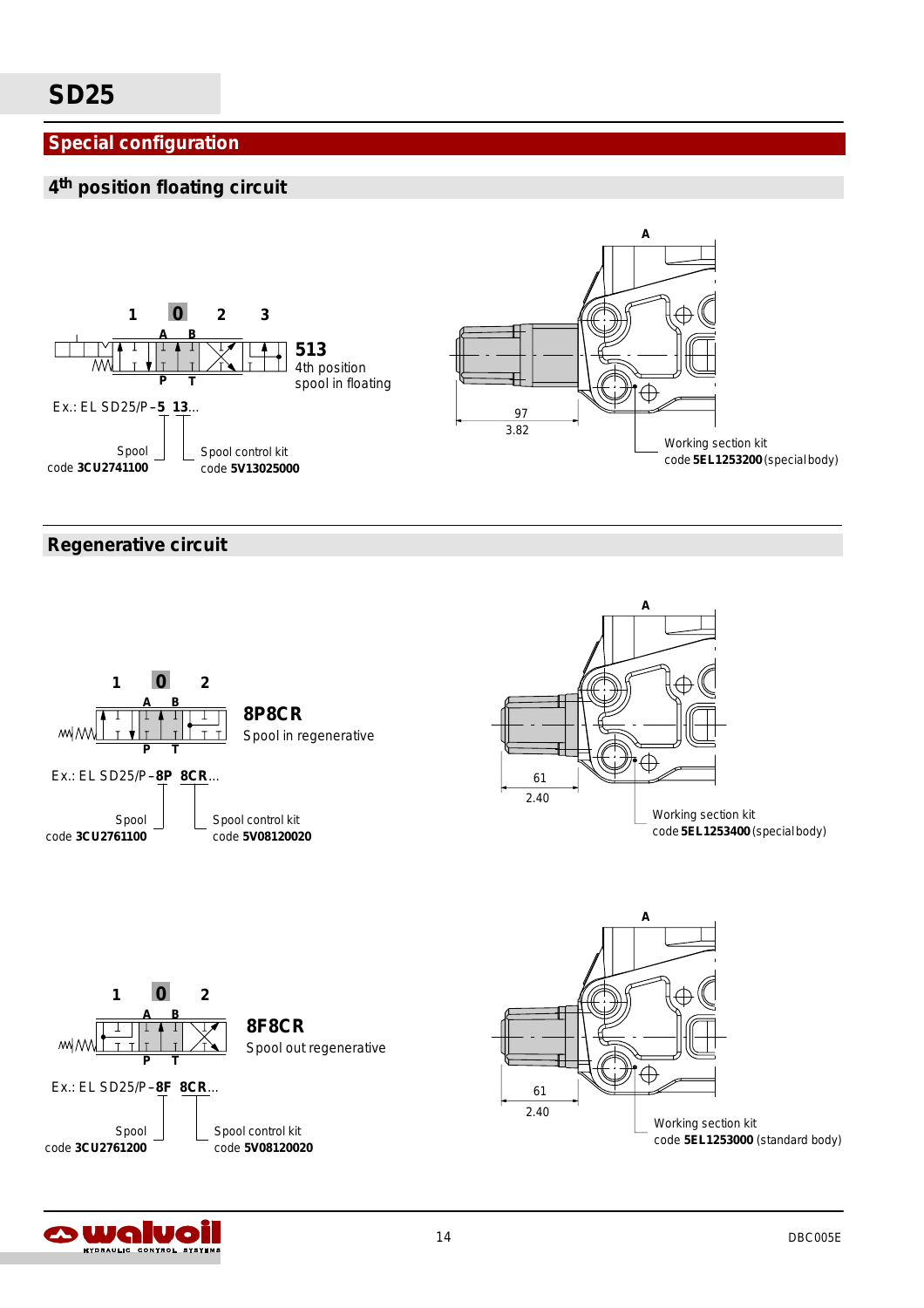#### **Intermediate sections**

### **CS3**

#### Mid return manifold.

To assemble different sizes of valve. Tie rods are special. Available combination SD25 / SD16.



#### **1. Tie rod kits for SD25**

CODE DESCRIPTION<br>5TIR4251 Kit for 1 section Kit for 1 section 5TIR4252 Kit for 2 sections 5TIR4253 Kit for 3 sections 5TIR4254 Kit for 4 sections

#### **3. Intermediate sections \***

| CODE.     | <b>DESCRIPTION</b>          |
|-----------|-----------------------------|
| 617441010 | Mid return manifold section |

| $\mathbf{2}$ | Tie rod kits for SD16 |                    |
|--------------|-----------------------|--------------------|
| CODE         |                       | <b>DESCRIPTION</b> |
| 5TIR4161     |                       | Kit for 1 section  |
| 5TIR4162     |                       | Kit for 2 sections |
| 5TIR4163     |                       | Kit for 3 sections |
| 5TIR4164     |                       | Kit for 4 sections |

NOTE (**\***) -- *Code are referred to BSP thread.*

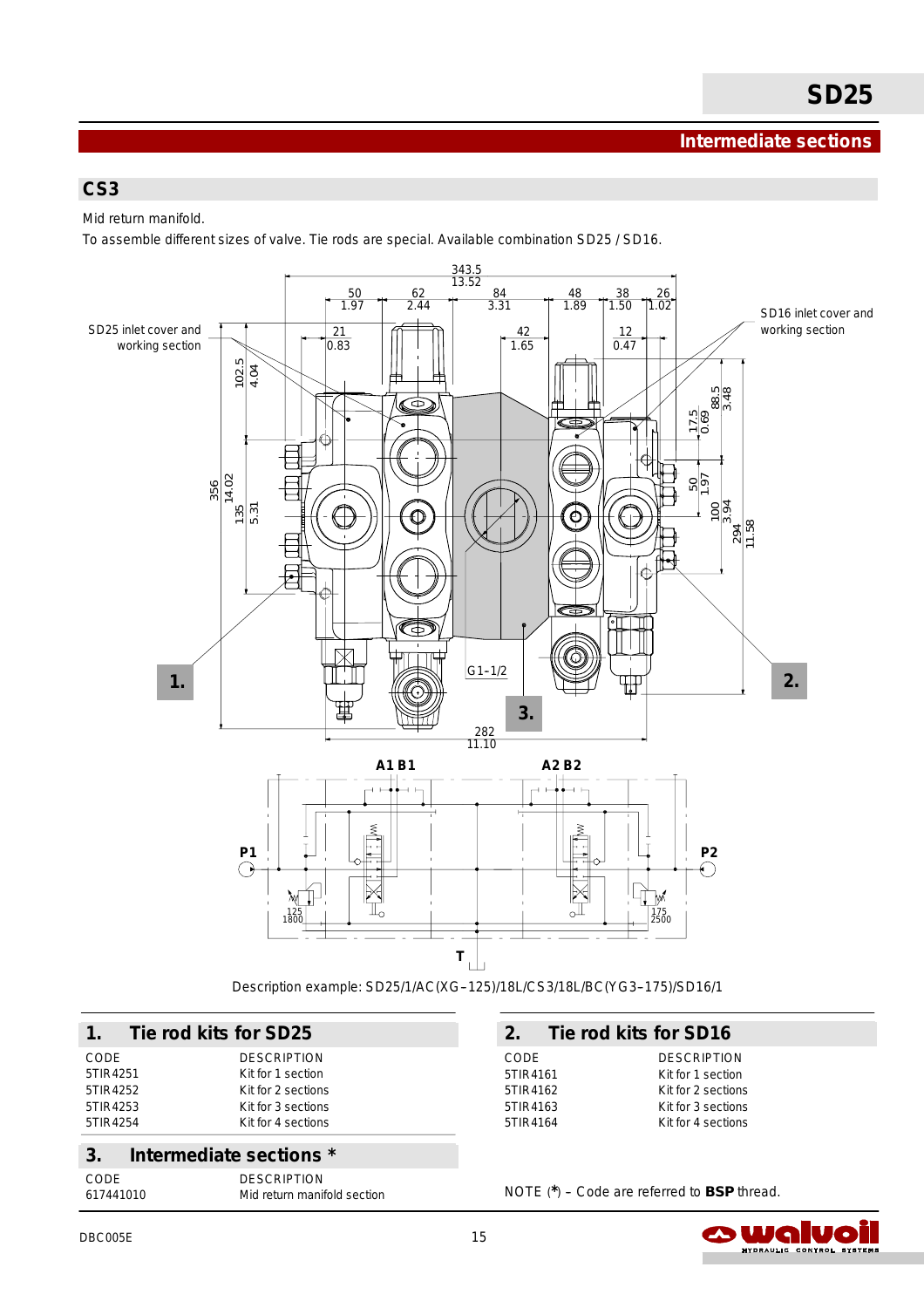# **Outlet cover options**

# **Example:**

**FS SD25 / RC \***



# **Outlet section parts Circuit option**

- PART CODE QTY DESCRIPTION **1.** 3FIA225300 1 Outlet section body **\***
- **2.** 3XTAP750240 1 G 1--1/4 plug **\***

# PART CODE QTY DESCRIPTION

| PART | <b>UUDE</b> | $U \cup Y$     | <b>DESURIPTIUN</b>               |
|------|-------------|----------------|----------------------------------|
| 3.   | 4TAP426612  | $\overline{1}$ | G 3/4 plug for                   |
|      |             |                | carry-over (RE) and              |
|      |             |                | closed centre (RK) configuration |

NOTE (**\***) -- *Items are referred to BSP thread.*

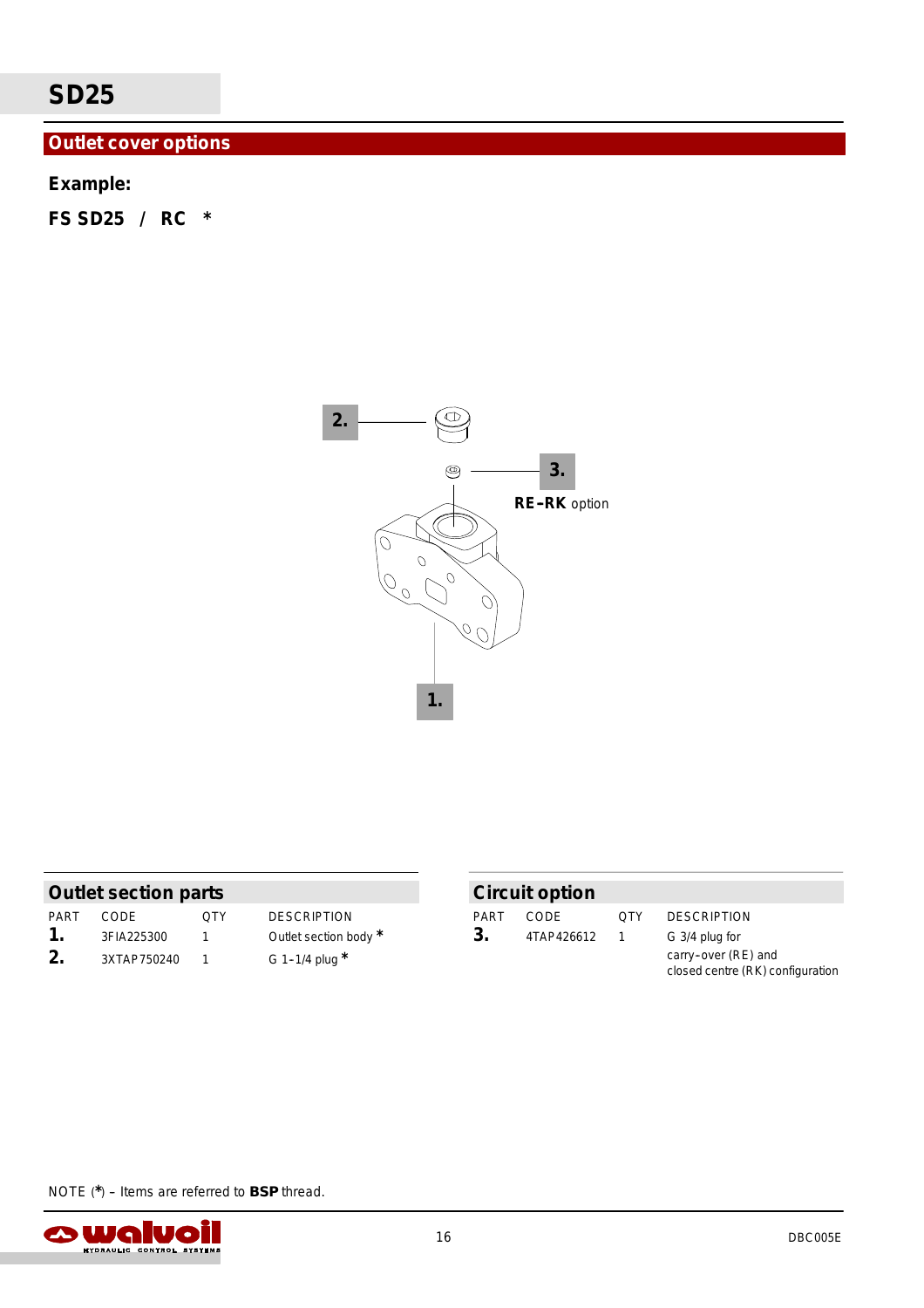#### **Installation and maintenance**

The SD25 valve is assembled and tested as per the technical specification of this catalogue.

Before the final installation on your equipment, follow the below recommendations:

- -- the valve can be assembled in any position, in order to prevent working sections deformation and spools sticking mount the product on a flat surface;
- in order to prevent the possibility of water entering the lever box and spool control kit, do not use high pressure wash down directly on the valve;
- prior to painting, ensure plastic port plugs are tightly in place.



**Carry--over configuration**

### **Fitting tightening torque - Nm / lbft**

| THREAD TYPE                  | P and C ports           | A and B ports            | T port                  |
|------------------------------|-------------------------|--------------------------|-------------------------|
| <b>BSP</b> (ISO 228/1)       | G 1                     | G 1                      | $G$ 1-1/4               |
| With O-Ring seal             | 100/73.7                | 100/73.7                 | 190 / 140.2             |
| With copper washer           | 90/66.3                 | 90/66.3                  | 150 / 110.6             |
| With steel and rubber washer | 100/73.7                | 100/73.7                 | 190 / 140.2             |
| <b>UN-UNF (ISO 11926-1)</b>  | 1 5/8-12 UN-2B (SAE 20) | 1 5/16-12 UN-2B (SAE 16) | 1 5/8-12 UN-2B (SAE 20) |
| With O-Ring seal             | 200 / 147.5             | 150 / 110.6              | 200 / 147.5             |

NOTE -- *These torque are recommended. Assembly tightening torque depends on many factors, including lubrication, coating and surface finish. The manufacturer shall be consulted.*

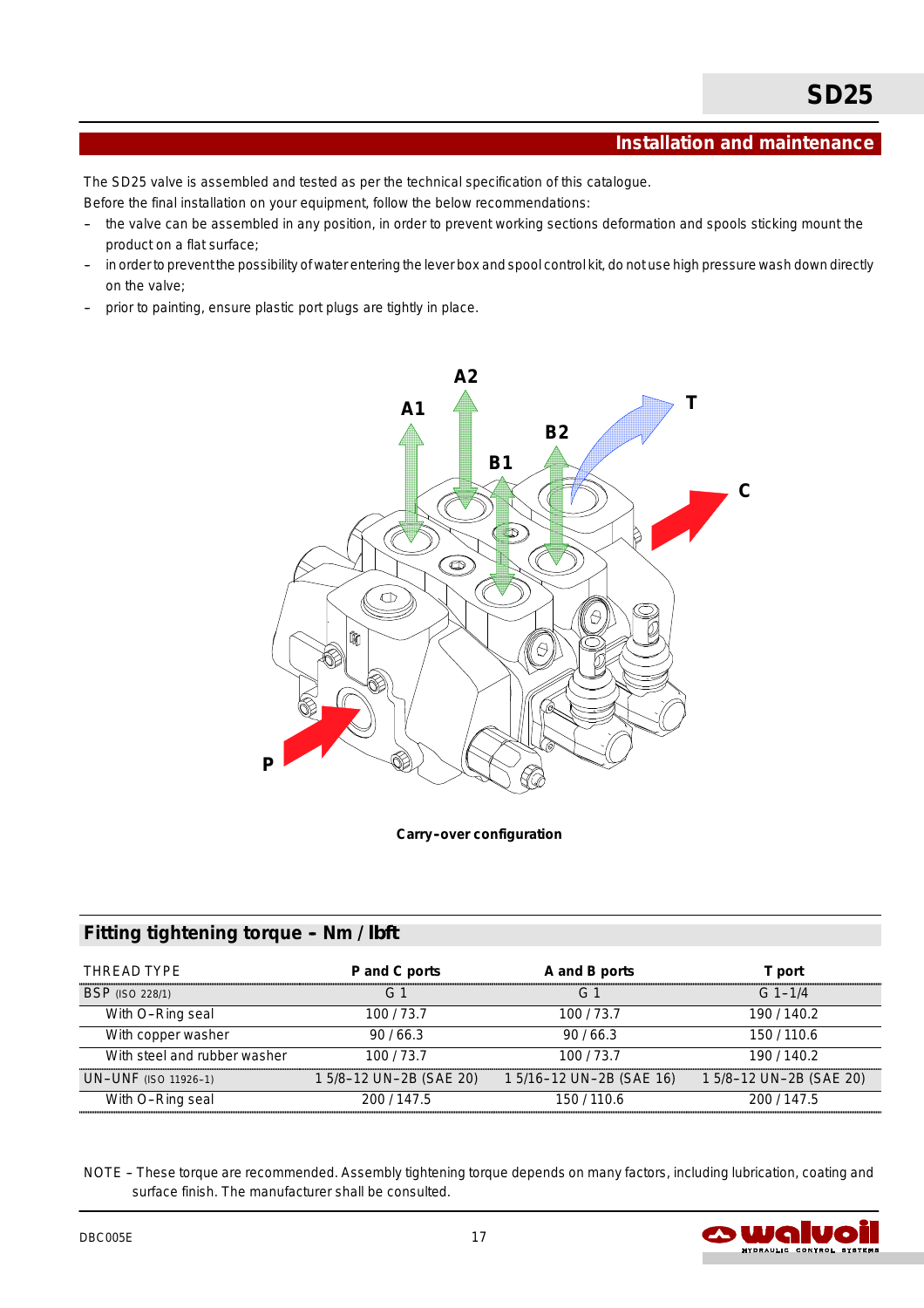### **Notes**

The SD25 valve can be supplied with one coat of opaque black paint (**CVN** configuration). Example of specification: SD25/2/AC(XG-125)/18L/18L/RC-<CVN>

NOTE -- *For different color consult Sales Dept.*

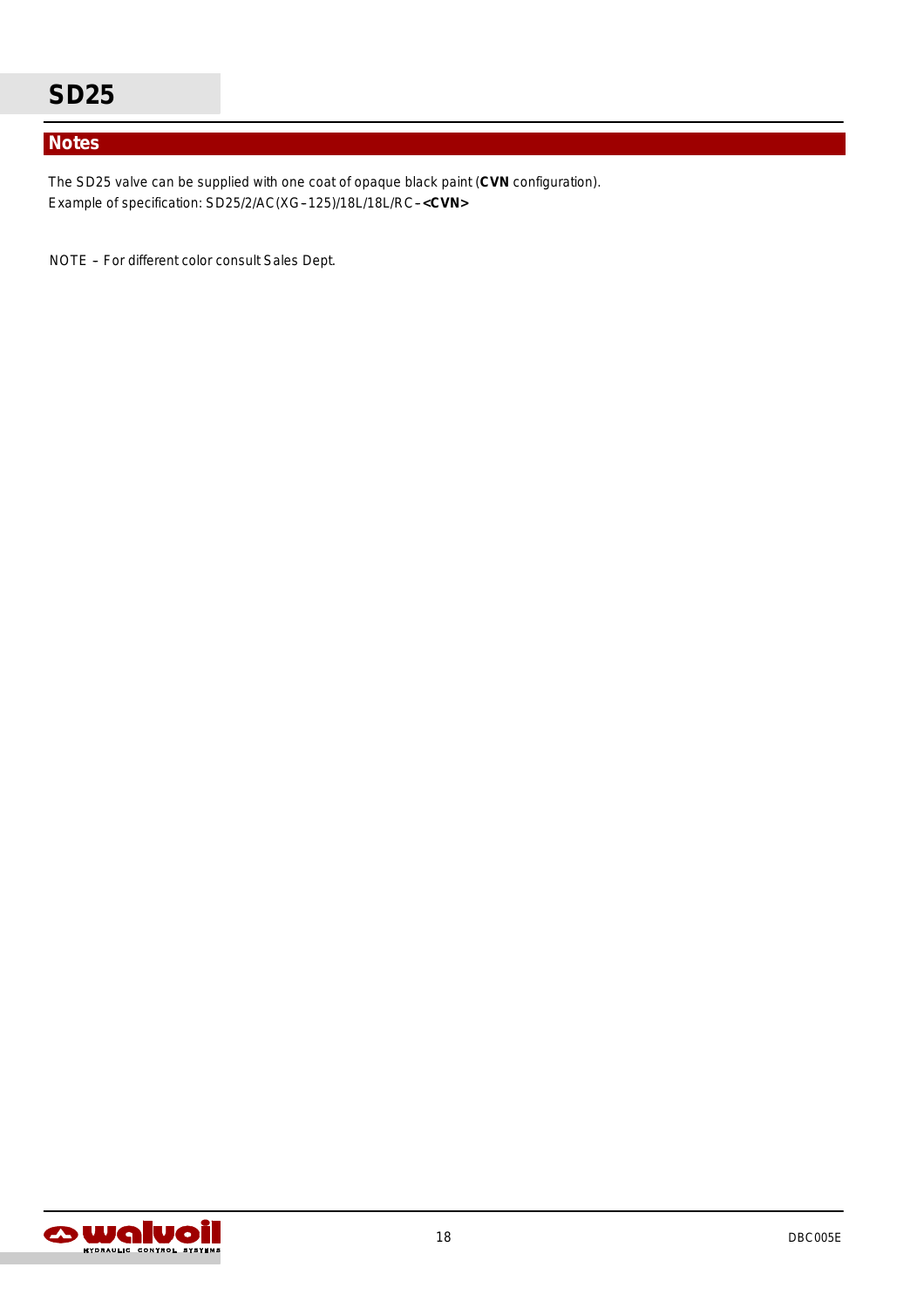